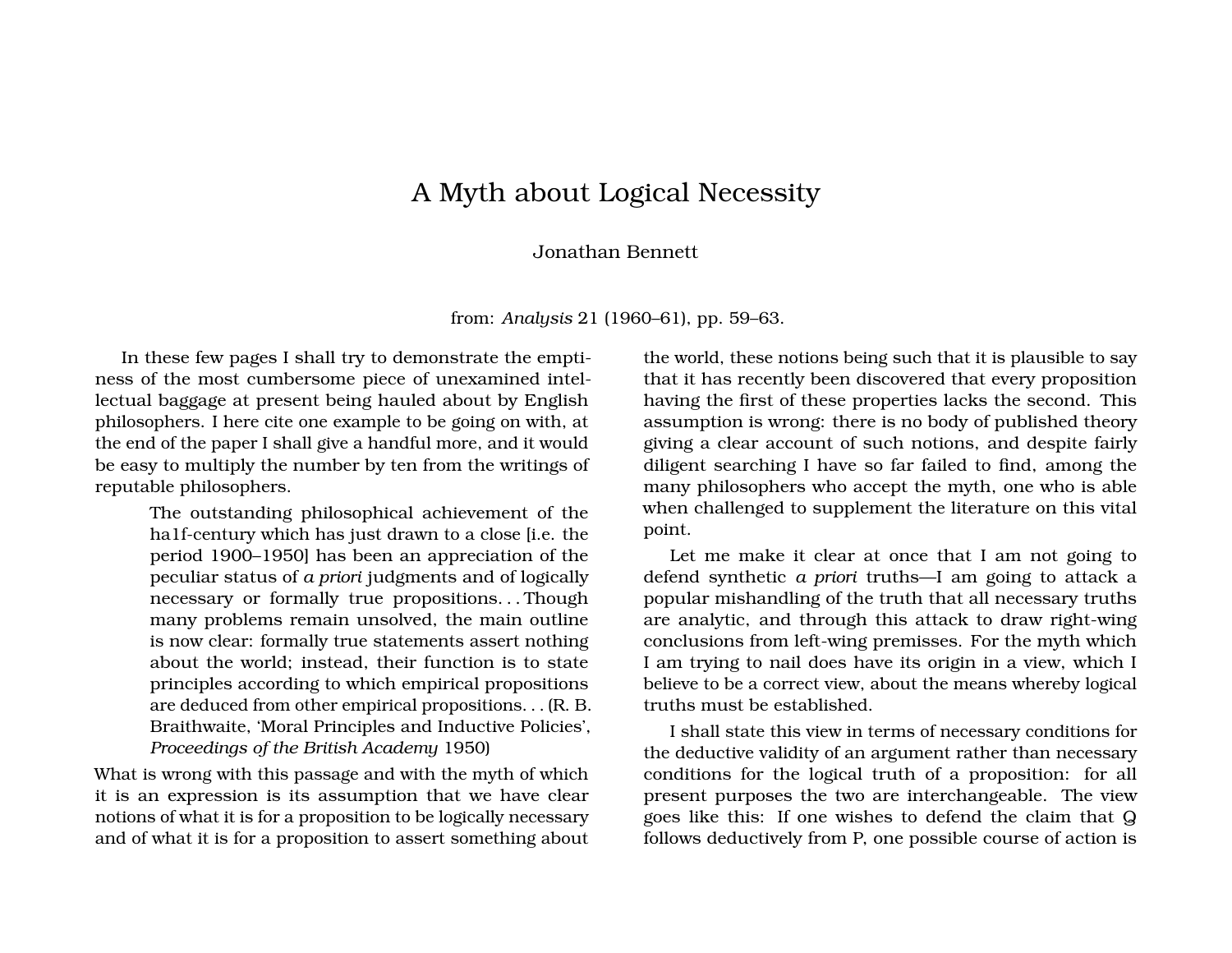to produce a proof of Q from P, that is to produce a series of statements  $R_1, \ldots, R_n$  such that  $R_1$  follows from P, each  $R_i$ follows from the preceding ones, and Q follows from one or more of the  $R_i$ s. Now if there is also a challenge to one of these claims about following-from, it may again be possible to produce a proof in justification. But it will not always be possible to meet a challenge in this way, for a stage will eventually be reached at which the defender of the proof will wish to say that the steps in the proof are direct or immediate in such a way that he cannot insert any more intermediate lemmas. To say of a given  $R_i$  and  $R_k$  that the inference from the former to the latter is too immediate to allow of proof by the interposition of lemmas is to say that one is defining  $R_i$  as meaning what  $R_k$  means (and perhaps meaning more than this as well); or it may be to say that  $R_i$  does in general mean what  $R_k$  means—that, for instance, if anyone were asked what  $R_i$  means it would be generally considered natural and helpful for him to produce  $R_k$  by way of explanation or partial explanation. In the sequel, I shall use the expression 'follows immediately from' and its cognates for this relationship which can be defended not by proof but only by stipulation or by description of linguistic activity. The view I am here concerned with, then, is the view that, although Q may follow from P without following immediately from P, it cannot follow from P unless there is a chain of propositions joining P to Q each link in which is an immediate sequence. This may be called the conventionalist view of logical necessity (or of deductive validity), or the view that all necessary truths are analytic and all deductively valid arguments are in a certain sense analytically valid.

This is a theory about the bricks out of which logical truths must be built, and I accept it as true, subject only to some Quinean reservations—which are not here relevant about its naive employment of intensional terminology. But far too often this theory is confused with a quite different theory about the sort of structure which can be made with that sort of brick: in particular, it is often said that at last we understand that out of such materials nothing can be constructed which is informative about the world. This is the parrot-cry to which I should like to put a stop.

It is not difficult to see how it has arisen. If Q follows immediately from P, then there is a plain sense in which it is true that Q tells us nothing not told us by P, and in a parallel way true that  $P \exists Q$  tells us nothing at all. For in such a case, a person who understands both P and Q cannot know that P and wonder whether Q, he cannot feel enriched by the knowledge that  $P \exists Q$ , he cannot regard himself as having been carried forward from P to Q, he cannot understand someone who says that he accepts P and rejects Q; and so on. Now it is tempting to move from saying this to saying that if Q follows from P at all, even if not immediately, then Q must be in the same way non-novel with respect to P—for we have agreed that the relation of consequence is the ancestral of the relation of immediate consequence. But to argue in this way is to commit a howler, just as it would be to argue that since parents always resemble their offspring and the relation 'is an ancestor of' is the ancestral of the relation 'is a parent of' therefore ancestors always resemble their descendants. The howler there is that resemblance is not transitive, and the howler in the other case is that the relation 'is non-novel with respect to' is, in the sense in which I have expounded it, not transitive either. If we are to base any claim about what sorts of statements are logically necessary on the view that all necessary statements are analytic in the sense here expounded, we shall have to find some transitive relation which always accompanies the relation of immediate consequence. (Compare: the substitution of 'is born earlier than' for 'resembles' in the argument about ancestors.) There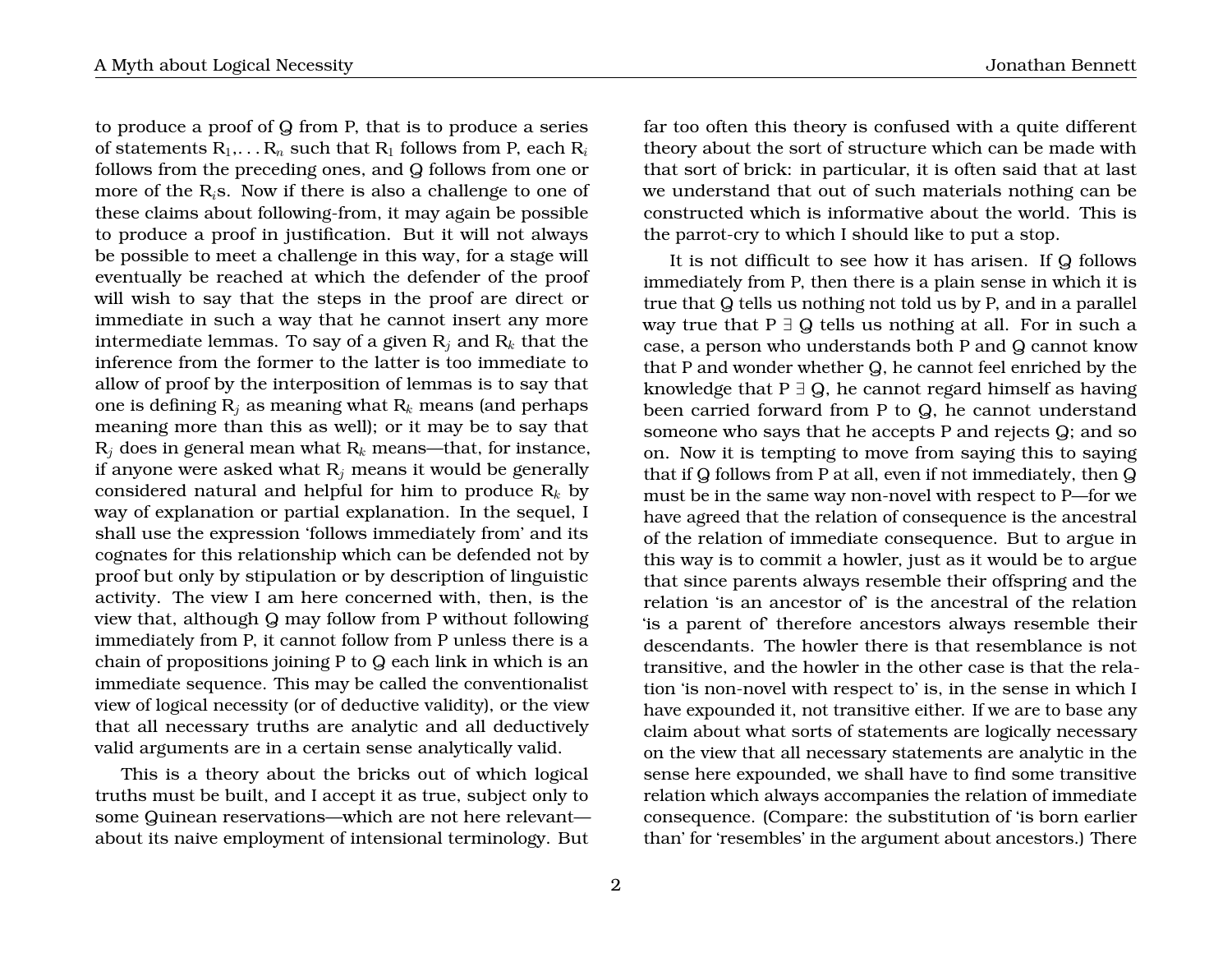is one such relation: philosophers have known about it since Hume and, if they had paid attention, they could have known about it since Leibniz. What Hume recovered was that if Q is an immediate consequence of P then there cannot be a time-reference in Q later than the latest time-reference in P; this relation of not-being-dated-later-than is transitive, and so it accompanies not just every immediate consequence but every consequence. It is obvious that this discovery has important consequences for causal rationalism. It was a splendid discovery, and so far as I know it is the only discovery which has ever been made to the effect that a certain limit obtains on the results which can be achieved by purely deductive means.

And yet it is said, over and over again, that we now have in our hands a weapon which will cut down not only the causal rationalist who thinks that logic could in principle tell him what will happen next, but also every manner of rationalist including those who, like Leibniz, hold no brief at all for causal rationalism but who are in a non-modern way optimistic about the possibilities of discovery by deductive means.

There is a standard reply to the foregoing line of argument. With monotonous regularity one is told that this argument shows only that from a given premiss one may validly deduce a conclusion which is psychologically new, but the big discovery is that by purely deductive means we cannot arrive at conclusions which are *really new*, which are *factually new*, whose *empirical content goes beyond* that of the premiss, which are *not just a restatement* of what has already been (implicitly) said in the premiss. . . etc. Now, what does all this mean? So far as I have been able to discover, the remark that the conclusion does not really go beyond the premiss means only that once the premiss is known there is no need for further empirical investigation in order for one to

know the conclusion. But this is just a trivially immediate consequence of the hypothesis of the whole discussion, namely that the conclusion follows deductively from the premiss. Again, it is sometimes said that the conclusion goes no further than the premiss in the sense that every state of affairs excluded by the conclusion is already excluded by the premiss; but, again, to say this is to say only that it is logically impossible that the premiss should be true and the conclusion false, which is another trivial consequence of the hypothesis of the discussion.

I am not objecting to the fact that the alleged discovery about logical truths turns out to be logically true. I am objecting to it on two counts. Firstly, it is normally presented as a consequence of the discovery that logical truths are analytic, whereas in fact it has nothing to do with that at all. This is no sooner said than seen, and I shall not comment further upon it here. Secondly, the 'discovery' turns out to be not just logically true but the sort of logical truth which no sensible person could possibly make a mistake about. For is it even slightly plausible to suggest that any moderately competent philosopher has ever said, or shown that he believed, that there could be a P and a Q such that Q was validly deducible from P and also such that after P was known further empirical investigation was needed before Q could be known? Or: such that Q followed deductively from P and also such that a logically possible situation would instantiate both P and a contrary of Q?

'But what *are* we to say about necessary truths?' I have been plaintively asked. The answer to this is: say what you like about them, just so long as what you say is true. Say, for example, that claims about logical necessity and deductive validity are arrived at and defended in ways which entitle us to say that if 'analytic' has any legitimate use then all logically necessary truths are analytic. Say also, if you wish,